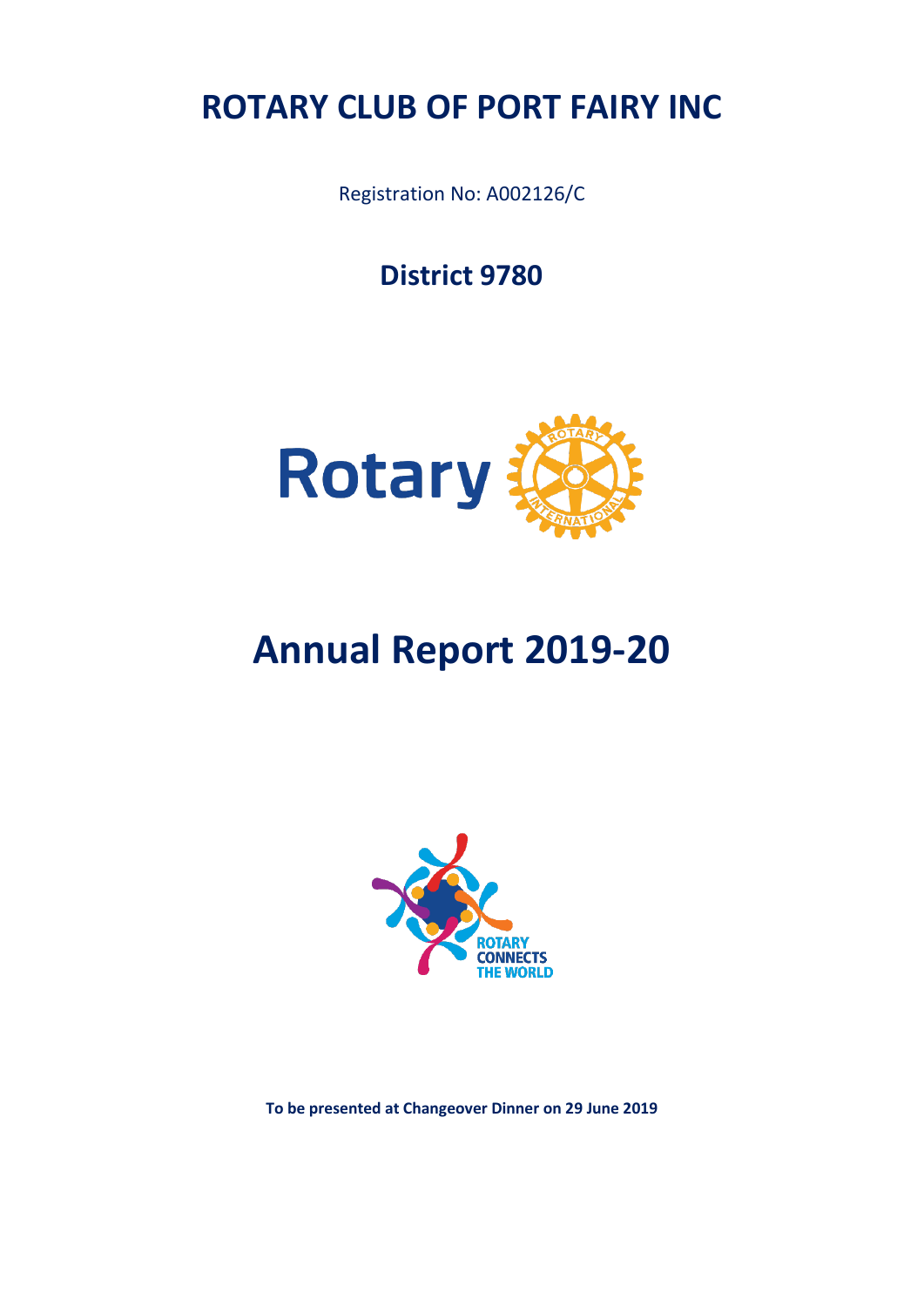## **Membership of the Rotary Club of Port Fairy Inc.**

## **Club Executive (Board Members) 2019-2020**

|                                                                                   | Sue Robertson (Commenced Sept. 2019)             |  |  |  |
|-----------------------------------------------------------------------------------|--------------------------------------------------|--|--|--|
|                                                                                   |                                                  |  |  |  |
|                                                                                   |                                                  |  |  |  |
|                                                                                   |                                                  |  |  |  |
|                                                                                   |                                                  |  |  |  |
| Director of Membership and Public Relations:  Hester Woodrup (Resigned June 2020) |                                                  |  |  |  |
|                                                                                   |                                                  |  |  |  |
|                                                                                   | <b>Robert Whitehead (Commenced January 2020)</b> |  |  |  |
|                                                                                   |                                                  |  |  |  |

## **Membership listing at 29 June 2020**

Tony Bawden Maureen Beattie Reg Beattie Margaret Broers John Clue Adrian Crosier Michael Crowe Jude Dawson Barbara Eldridge John Ellard Jill Gleeson Joanne Levey Jeffrey McLean

William Moore Brett Murray Sue Robertson Robert Whitehead **Members who left the Club** David Digby Lyn Morgan-Payler (Deceased) Peter Smith Margaret Whitehead Hester Woodrup

### **Incoming Club Executive for 2020-21**

| Director of and Public Relations/YouthSue Robertson |  |
|-----------------------------------------------------|--|
|                                                     |  |
|                                                     |  |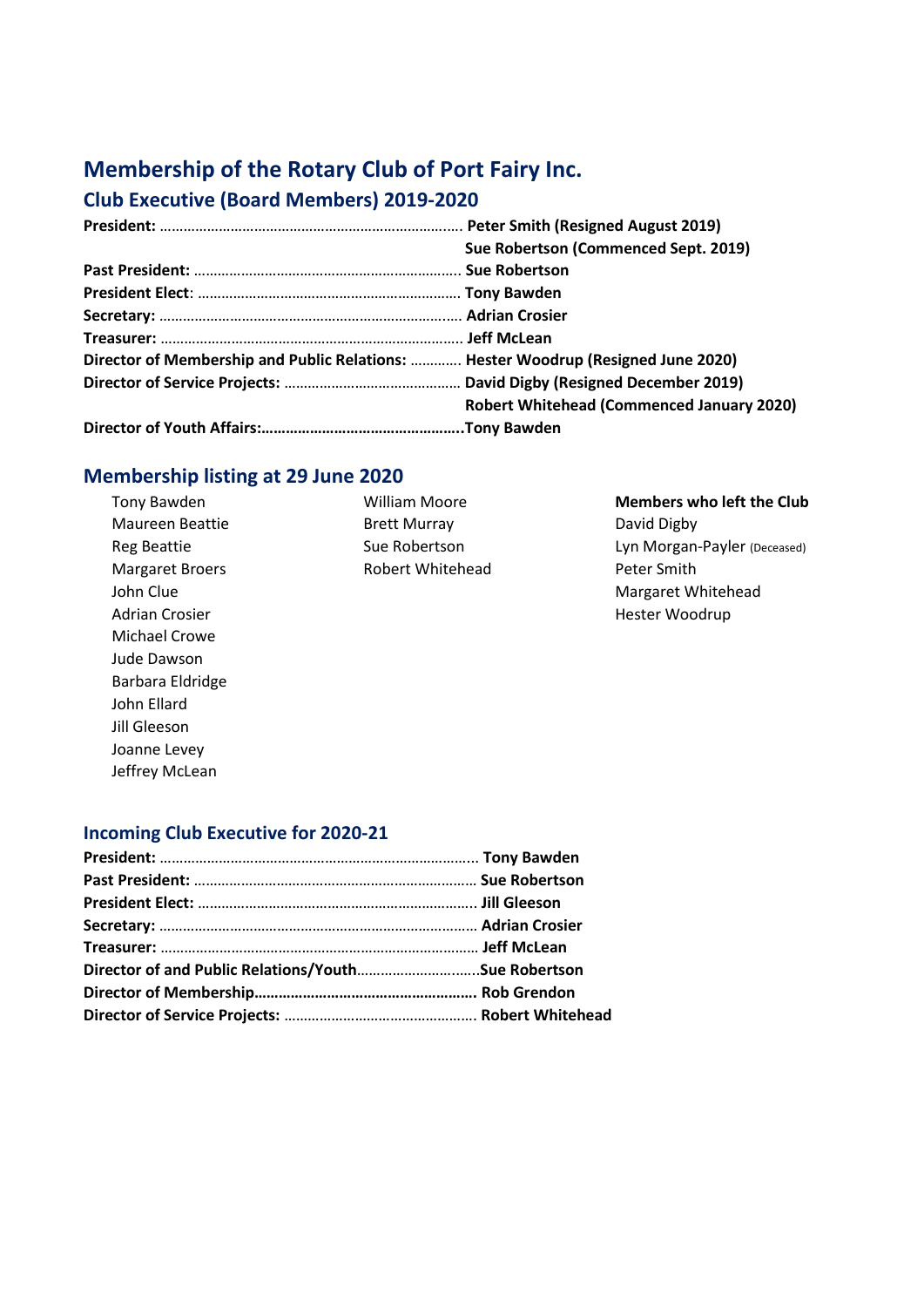## **President's Report**



What a contrast this year has been compared with my last year as President in 2018. To begin with I became President in September 2019 when sadly, for family reasons, Peter Smith resigned from Rotary. We wished him well as we thanked him sincerely for all that he had done for our Club during his time as a member, Secretary and President. I wish him a happy retirement from Rotary as he spends more time with his family.

Thank you to all our Club's members for the wonderful work you do through Rotary. And of course, grateful thanks must go to Board members for all that they do. In particular I would personally like to thank Jeff McLean for another great year as

Treasurer and Adrian Crosier, such a methodical and efficient Secretary. Thank you Adrian for all you have done for me this year and for being such a great sounding board.

We have, however, had a limited amount of time at our disposal due to the COVID -19 lock-down enforcement in March which has impacted on the Club's capacity in the areas of Service Above Self and Connecting in the local community and beyond

However, the first half of the year was as busy as ever. Some highlights were a Mayoral reception followed by dinner in Ballarat for RI President Mark Daniel Maloney and his wife Gay.

The Peace Concert was also a wonderful night showcasing our local Find Your Voice All Abilities Choir and a number of Peace Award Nominees from each Club. It was an honour to present Jeff McLean and Jenny Thurbon with their Peace Award Nominees at the Concert and their Pin and Certificate at the meeting following. Congratulations Jenny and Jeff.

I also attended a Rotary Learning Institute Course which involved 3 days in Ballarat, spread over several months.

In March this year life became very different. All activities stopped and the world of technology began for many for the first time. Congratulations to all those who managed to become au fait with using Zoom. We moved to fortnightly Zoom meetings along with our Board meetings. Most people joined us. Our best night was 13 members. We tried to make it fun by encouraging the meetings to be Nibble and Natter meetings, we also held a jokes night and a couple of times asked for, 'Something you've done, good, fun etc.' nights. It has been interesting being able to be part of District Zoom meetings and I found that it has focused me more on the Learning Courses on My Rotary. We are looking forward to getting back to face to face meetings and the more social aspect of Rotary.

#### **Service**

The first half of the Rotary year saw us continuing with our service work. We participated in Meals on Wheels until mid March when only those under 65 were able to continue. Many thanks to all who have been delivering Meals on Wheels with the help of their partners and friends. It is a joy to volunteer at the Primary School wearing two hats, both as a Rotarian building links with the school and with my teacher hat on. We have been helping with the replanting of the Botanic Gardens under the guidance of Dave Digby before Christmas and Robert Whitehead after Christmas. Dave liaised with Richard Hodgens from the Council in selecting plants etc. The Club continues to maintain Charles Mills Reserve, keeping it tidy and painting the bollards. We also do a regular clean up of Skene's Road. We provide support and work on the gates for the Folk Festival, the local Show and the Jazz Festival. We also worked on the gates for the Replenish Our Planet Festival in Koroit.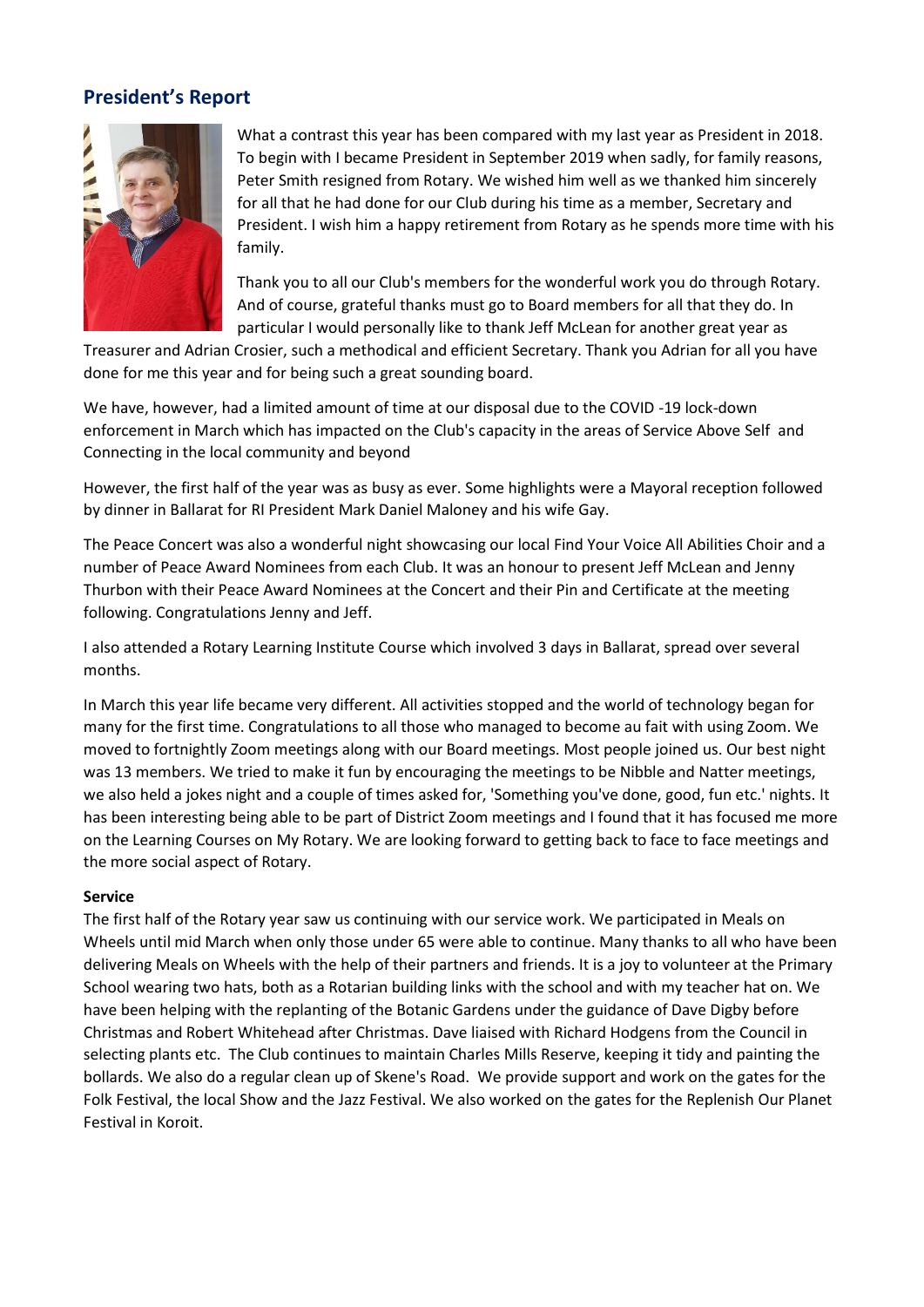#### **Fundraising**

The ever present fundraising is a very important part of the club as it has allowed us to support many projects. We have actively supported End Polio and a number of members attended the breakfast in Warrnambool on World Polio Day. Members supported the Lift the Lid venture at Bunnings run as a Rotary Group 5 project. We assisted Rotary Club of Warrnambool East with their Hole in One competition. We opened the Griffith Island Lighthouse on Public Holidays, always a popular activity for tourists. Always a good faithful fundraiser are the raffles held. We have a Spring Raffle with garden supplies, a car raffle and a painting raffle during January. Many thanks to Wilma Preston for the donation of her paintings for the raffle. This year she generously donated two.

We held a fundraiser film night to raise funds for our Youth Exchange Student, Destiny Kelly who is in Switzerland and having a wonderful time despite being in lock down with COVID-19.

We have not had many BBQ fundraisers' this year but did do one for the Folk Festival.

Our big fundraiser for this year was our Open Garden Day in October. Four magnificent gardens were opened. Many thanks go to the owners; the Thomas's in Martin Lawrence Place, the Brown's in Bank St. and the Sharp's in Model Lane. Special thanks must go to Margaret and Franco Cavalieri for allowing us to use their beautiful garden to have the morning and afternoon teas. A huge thank you to Margaret Whitehead and Hester Woodrup for a mammoth effort in organising the day and to Jill Gleeson and Maureen Beattie for organising the wonderful food provided to visitors to the gardens.

This year we have made or will make donations to; The Bush Fire Appeal End Polio Lift the Lid Bandari School The Purple Bus Warrnambool Special Developmental School and a number of organisations in the town. At the time of writing we are participating in the Littlest Morning Teas to raise funds for cancer research.

#### **Youth**

During January we hosted the inbound Rotary Exchange students for a day on their mini safari. A great day was had by all with a boat trip, walk to the light house and surfing in the afternoon. Many thanks to all who helped on the day. Special thanks must go to Shaun Murrihy for organising things at the Surf Club, and to Jill Gleeson and Maureen Beattie for providing the lovely lunch.

Our Youth Exchange student, Destiny Kelly, headed off to Switzerland mid January and is having a wonderful time. She is now with her second host family. We weren't sure if she was going to stay as quite a lot of students went home early or came back to Australia at the start of the lockdown due to the virus. Destiny and her parents are managing very well.

In September last year Louise Tamar and Bree Fox contacted us to ask if we would sponsor them to attend the ConocoPhillips Science Expo in Ballarat. We were pleased to do this. Both girls spoke extremely well when they returned and visited us to share their experiences. We were very impressed with the standard of their presentations.

We also had the Port Fairy Consolidated Primary School students as guest speakers in September. They all spoke passionately about their chosen topics and will be speakers and leaders of the future.

We provided books for all the new-borns in the district and Jude Dawson does a wonderful job looking after that.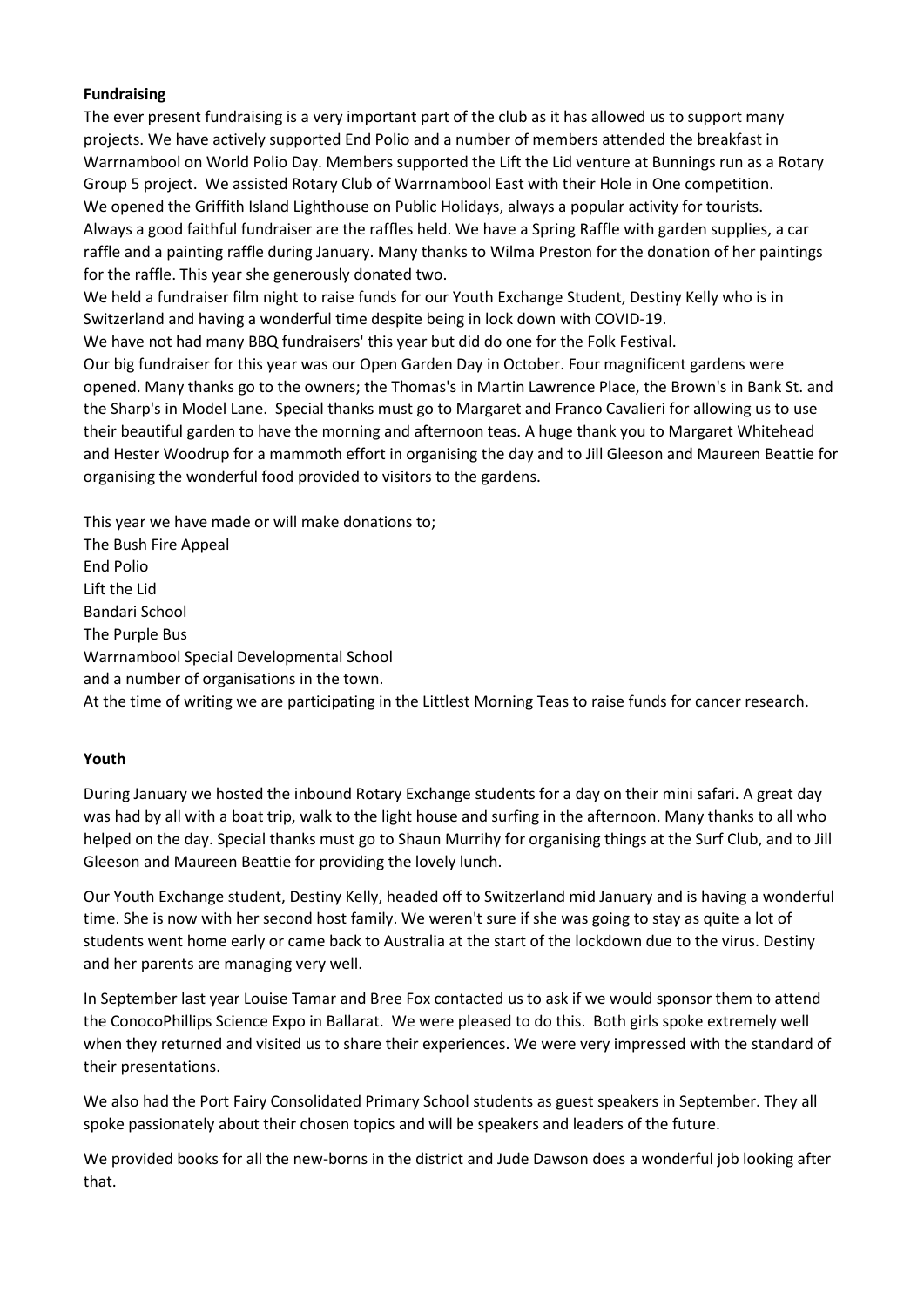#### **Membership**

Sadly our membership numbers have gone down this year. In September we were all saddened by the sudden death of Lyn Morgan-Paler. Lyn was a faithful and hard working member of our club for quite a while. We send our love and sincere condolences to her husband Traff and their family.

At Christmas time Dave Digby and Margaret Whitehead resigned, Margaret for health reasons and Dave to continue the fantastic work he does with the Port Fairy Theatre group.

We thank them both most sincerely for their tireless work for Rotary. Margaret is a past President, Board member and Paul Harris Fellow who dedicated many years serving Rotary. Dave, although a relative new comer, was a wonderful asset serving on the Board as Director of Services and Preserving Planet Earth. He worked tirelessly on the environmental projects. Thank you, Margaret and Dave.

As we resume our activities after the lockdown Hester Woodrup has decided the time is right for her to focus on her other interests and sadly has also resigned. We say thank you to her too and recognises her contribution to our Club as ; Past President, Board member and Paul Harris Fellow. We thank Margaret, Dave and Hester for the outstanding work they have done for Rotary and wish them all well in the future.

Our very best wishes and thanks also go to Peter Smith for his time in Rotary and in particular for the fantastic job he did as secretary for 3 years.

We were pleased to welcome new Rotarian, Rob Grendon in November and delighted that he will take up the role of Membership Director on the Board at the Changeover.

#### **Friends of Rotary**

Friends continued to meet monthly until the lockdown. Unfortunately this curtailed their plans of holding a fashion parade as a fundraiser. Many thanks to the Friends for all they do and I look forward to meeting with them when their meetings resume.

As we look to the next year in whatever form that may take, may I again thank members and especially the Board for their untiring work and wish Tony and the new Board all the very best in continuing the amazing work the Rotary Club of Port Fairy does.